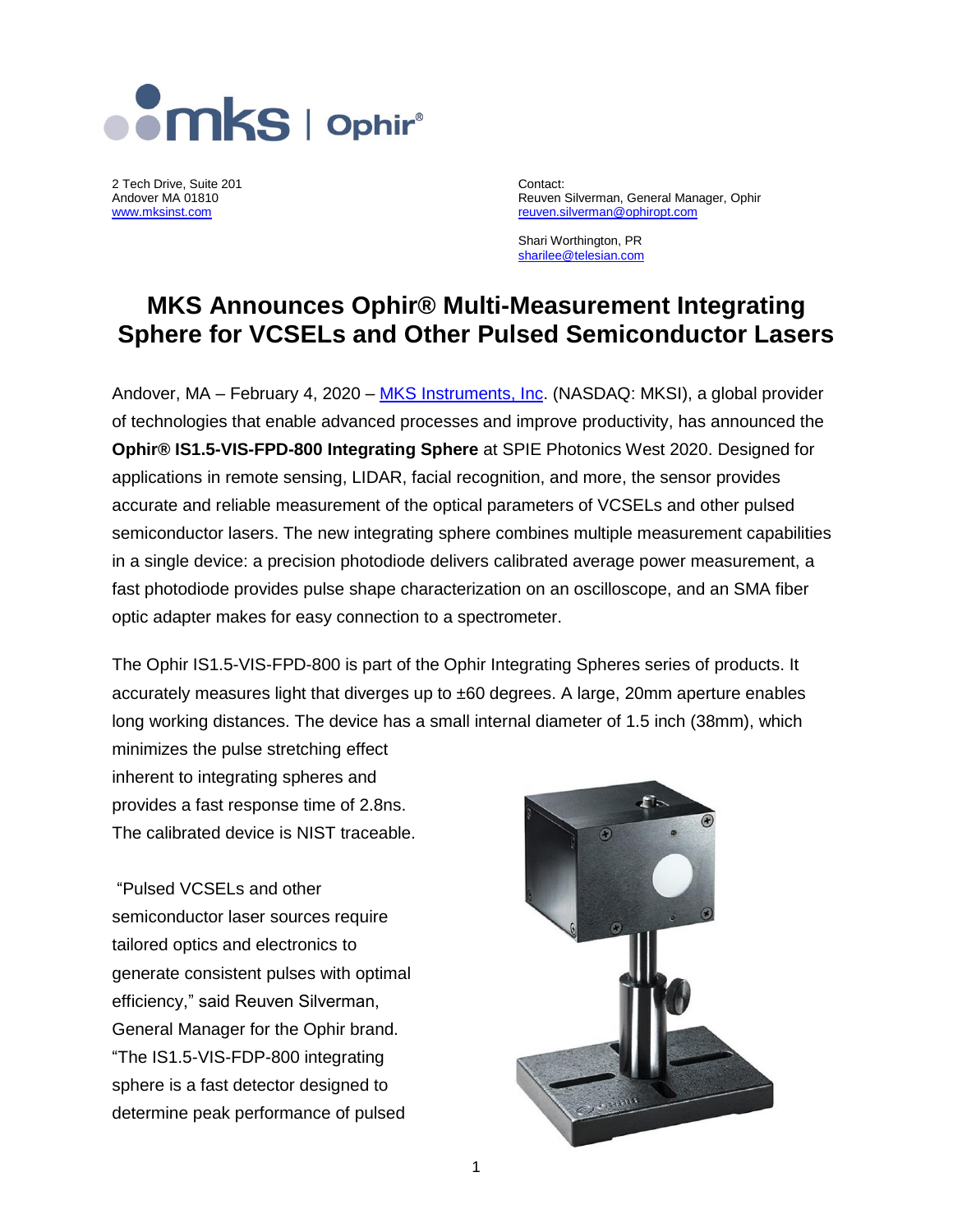lasers. This multifunction device features a flexible design that accurately and reproducibly determines total power."

The IS1.5 integrating sphere features a "Smart Connector" interface that operates with any of Ophir's smart displays, including the **Centauri**, **StarBright, Vega, Nova II**, and **StarLite**, as well as the company's PC interfaces and process automation software. Choose between a variety of data display formats, including Digital with Bargraph, Line Plot, Pulse Chart, and Real Time Statistics. The displays also feature sophisticated logging of power and energy, statistics, histograms, and more, as well as advanced math functions. The display is automatically configured and calibrated when plugged into one of the company's laser measurement heads.

## **Availability & Pricing**

The IS1.5-VIS-FPD-800 integrating sphere is available now. OEM prices available on request.

#### IS1.5-VIS-FPD-800 DATA SHEET:<http://ow.ly/rAEF50y0tBl>

## **About MKS Instruments**

MKS Instruments, Inc. is a global provider of instruments, subsystems and process control solutions that measure, monitor, deliver, analyze, power and control critical parameters of advanced manufacturing processes to improve process performance and productivity for our customers. Our products are derived from our core competencies in pressure measurement and control, flow measurement and control, gas and vapor delivery, gas composition analysis, residual gas analysis, leak detection, control technology, ozone generation and delivery, power, reactive gas generation, vacuum technology, lasers, photonics, sub-micron positioning, vibration control, optics and laser-based manufacturing solutions. We also provide services relating to the maintenance and repair of our products, installation services and training. Our primary served markets include semiconductor, industrial technologies, life and health sciences, research and defense. Additional information can be found at [www.mksinst.com.](http://www.mksinst.com/)

## **About the Ophir Brand**

Ophir is a brand within the MKS Instruments Light & Motion division. The Ophir product portfolio consists of laser and LED measurement products, including laser power and energy meters, laser beam profilers measuring femto-watt to hundred-kilowatt lasers, high-performance IR and visible optical elements, IR thermal imaging lenses and zoom lenses for defense and commercial applications, OEM and replacement high-quality optics and sub-assemblies for CO<sup>2</sup> and high-power fiber laser material processing applications. Ophir products enhance our

2